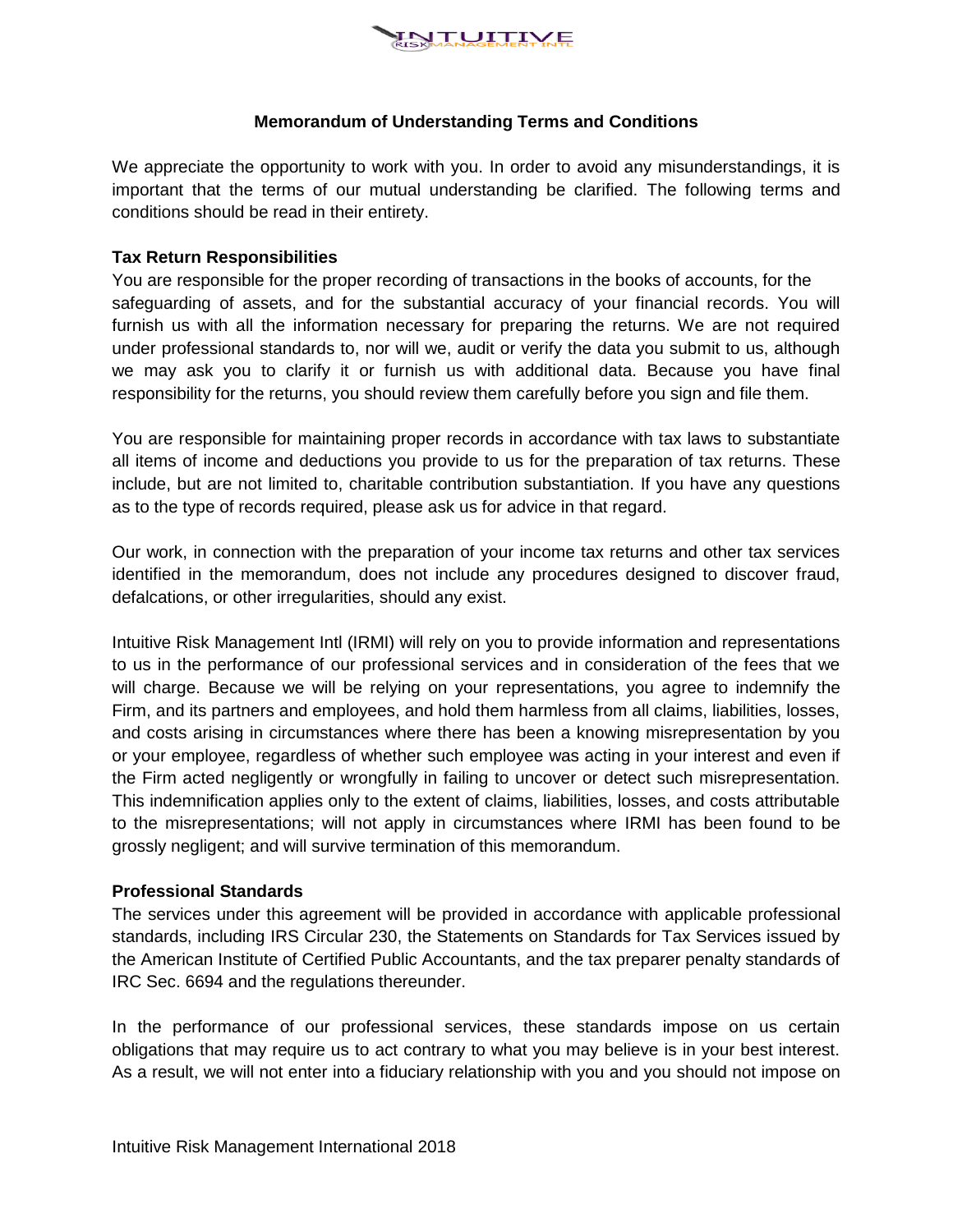

us special confidence that we will conduct this engagement with only your interest in mind. Accordingly, you understand that no fiduciary relationship will be created by this engagement. **Substantial Authority Penalty Standard**

The Emergency Economic Stabilization Act of 2008 equalized the tax return preparer penalty standard to your standard as a taxpayer at "substantial authority" for undisclosed tax return positions. The "substantial authority" standard is generally interpreted as having a 40% chance of being sustained on its merits. We will advise you to disclose any tax return position that we believe does not meet the substantial authority standard. In the event that we advise you to disclose a tax return position that, in our professional judgment, will not meet the "substantial authority" standard and you refuse to disclose the position, we reserve the right to stop work and shall not be liable to you for any damages that occur as a result of ceasing to render services. You will be responsible for any charges incurred through the date we stop work on your tax return.

### **Tax Return Matters**

We will use our professional judgment in preparing tax returns and providing other tax services. Whenever we are aware that a possibly applicable tax law is unclear or that there are conflicting interpretations of the law by authorities (e.g., tax agencies and courts) we will explain the possible positions that may be taken on the tax return. We will follow the position you request on the return so long as it is consistent with tax codes and regulations and interpretations that have been promulgated, including the tax return preparer standards as outlined above. If the Internal Revenue Service or other taxing authority should later contest the position taken, there may be an assessment of additional tax plus interest and penalties. We assume no liability for any such additional penalties or assessments.

The law provides for penalties to be imposed when taxpayers make a substantial understatement of their tax liability. If you would like information on the amount or circumstances of these penalties, or how they relate to the tax return preparer penalties, please contact us.

This engagement does not include responding to government inquiries, notices, or examinations. In the event of a government audit or examination, we highly recommend that you consult with us prior to responding to the taxing authority. Any proposed adjustments by an examining agent are subject to certain rights of appeal. We will be available upon request to represent you in such matters and will render invoices for the professional services and expenses incurred under our customary billing practices.

A taxpayer may authorize the Internal Revenue Service and state taxing authorities to discuss the taxpayer's tax return with the Tax Consultant who signed the return as the "preparer." With this authorization, the tax return preparer may (1) provide information that may be missing from your return, (2) call to inquire on the processing of your return or the status of a refund, (3) respond to notices relating to mathematical errors, offsets, and return preparation. As a business practice, we routinely check the "yes" box in the signature area of the tax return that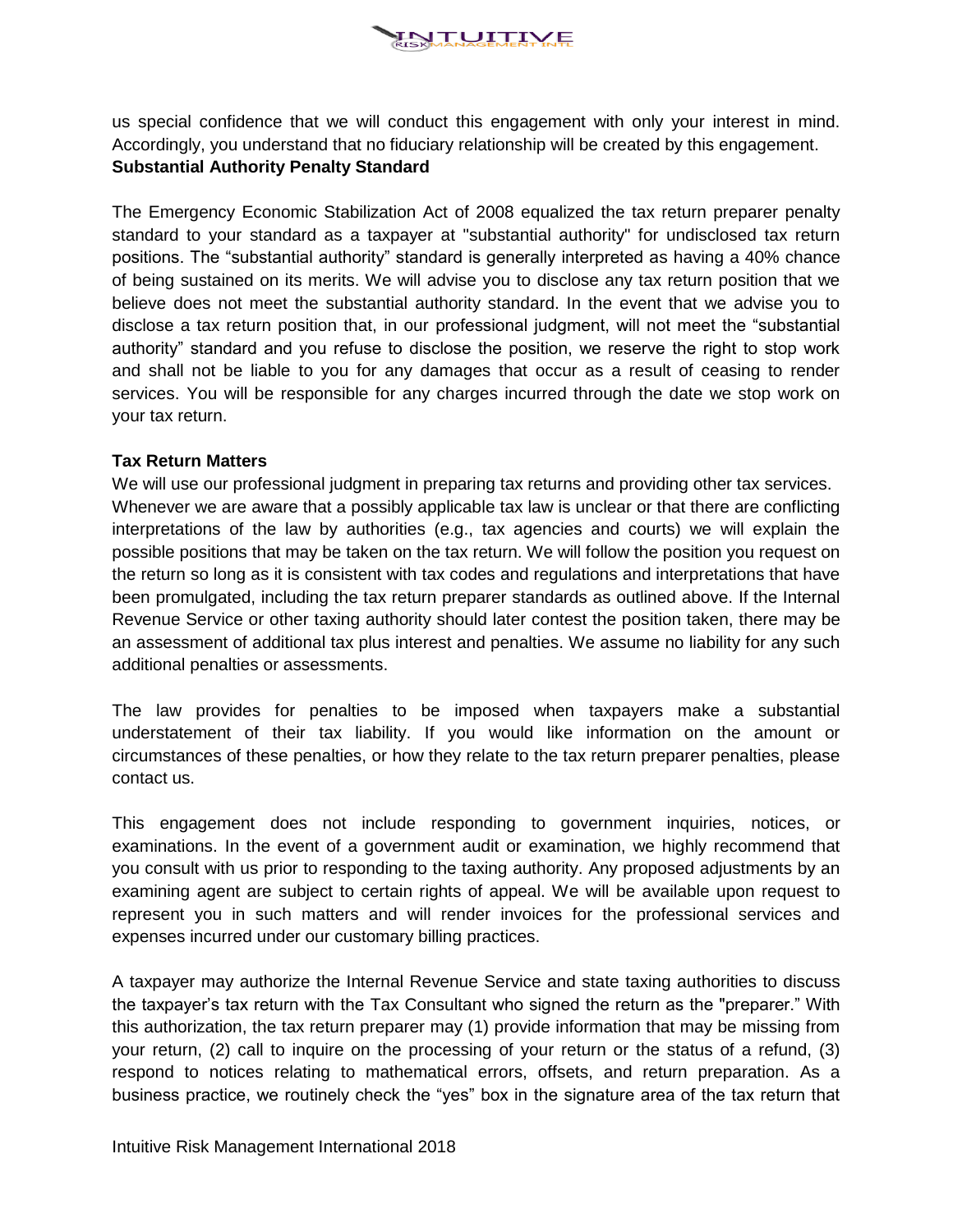

makes an irrevocable election to grant this authority for that specific tax return. The authorization is valid for one year after the due date for filing the tax return. If you do not wish to grant this authority, please notify us.

# **Other Tax Filings and Services**

You are responsible for providing us the information necessary to:

- Prepare any international, state, and local tax forms or returns outlined above in the Summary of Services, and/or
- Identify applicable federal and state tax credits.

Unless we are specifically engaged to do so, we will not perform any nexus or other similar study to determine international, state, or local tax form or return filing requirements that you may have, nor will we perform a detailed analysis of credits for which you are eligible but are not currently claiming.

You are solely responsible for meeting any:

- Foreign country tax or reporting requirements,
- Transfer Pricing documentation requirements,
- State or local requirements for reporting unclaimed property, and/or
- Affordable Care Act reporting requirements.

IRMI will not assist in fulfilling these requirements unless specifically engaged.

Please note that if you have a tax filing requirement in a given foreign, state, or local jurisdiction but do not file the required tax return, it is possible that the non-filing could have adverse ramifications. If you would like more information on this matter, please let us know.

# **Foreign Bank Account Reporting and Foreign Financial Asset Disclosure**

Any person or entity subject to the jurisdiction of the U.S. having a financial interest in, or signature or other authority over, a bank, securities or other financial account(s) in a foreign country having an aggregate value exceeding \$10,000, shall report such relationship. Failure to disclose the required information to the U.S. Department of the Treasury may result in substantial civil and/or criminal penalties. The informational report is due April 15.

In addition, the 2010 Hiring Incentives to Restore Employment Act ("HIRE Act") requires individuals with interests in specified foreign financial assets with an aggregate value, at any time during the year, in excess of certain thresholds beginning at \$50,000 to disclose information with respect to each asset via an income tax return attachment. Failure to disclose the required information may result in substantial penalties and unfavorable extensions of the statute of limitations.

If you have a financial interest in any foreign account(s) or an interest in any specified foreign financial assets, you are responsible for providing our Firm all information necessary to prepare

Intuitive Risk Management International 2018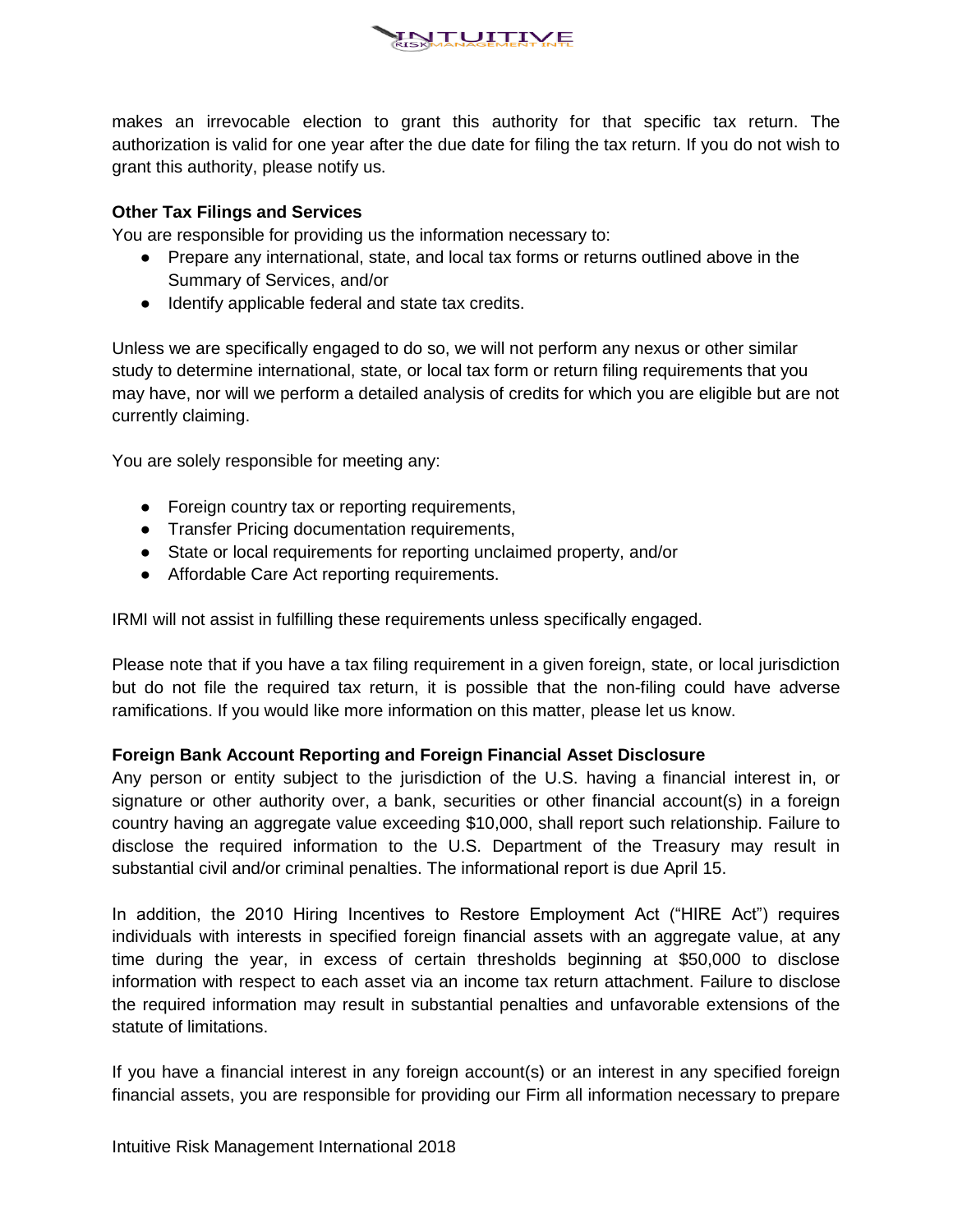

any applicable informational returns or disclosures required by the U. S. Department of the Treasury under Foreign Bank Account Reporting regulations and/or the HIRE Act. If you do not provide our Firm with such information, we will not prepare any of the required disclosure statements. If such information is not provided to us by April 1, we will not be responsible for any penalties that may be assessed.

#### **Listed and Reportable Transaction Disclosure**

The regulations under IRC Section 6662 require the disclosure of listed and reportable transactions, including "tax shelters." Failure to disclose the required information may result in severe penalties. If you have entered into any business arrangements that would require disclosure under Reg. Section 1.6011 or IRC Section 6662, you are responsible for providing our Firm all information necessary to prepare any applicable tax return disclosures. If you do not provide our Firm with such information, we will not prepare any required disclosure statement(s), nor will we be responsible for any penalties that may be assessed.

#### **Investment Advice**

Unless otherwise specifically agreed to, our advice concerning a particular investment shall be limited to advising you with regard to the tax ramifications of the investment. It shall not include advising you regarding the economic viability or consequences of the investment or whether or not you should make the investment. Our advice regarding the tax ramifications of the investment shall be based on the documents and information that you provide us regarding the investment. It is specifically understood and agreed that we will not undertake any independent due diligence investigation regarding the investment and that we may rely on the accuracy of the documents and information that you provide us in rendering our opinion about the tax ramifications of the investment.

# **Confidentiality and Access to Working Papers**

We are required by professional standards and federal law to keep all information about our engagement confidential, so we will not disclose any information about you unless we have your approval through written consent or are required/permitted by law. This applies even if you are no longer a client.

The working papers and related documentation for this engagement are the property IRMI and constitute confidential information. Any requests for access to our working papers will be discussed with you prior to making them available to requesting parties.

#### **Record Retention**

It is your responsibility to retain all the documents, receipts, canceled checks, and other data that form the basis of income and deductions reported in the tax returns. As a business practice, we do not regularly make copies for our files of all client documents when preparing tax returns. You should maintain your original records and submit clear copies to the firm. Because our working papers and files are not a substitute for the original records, you should store them in a secure place. Digital copies of your prepared tax return are available upon request.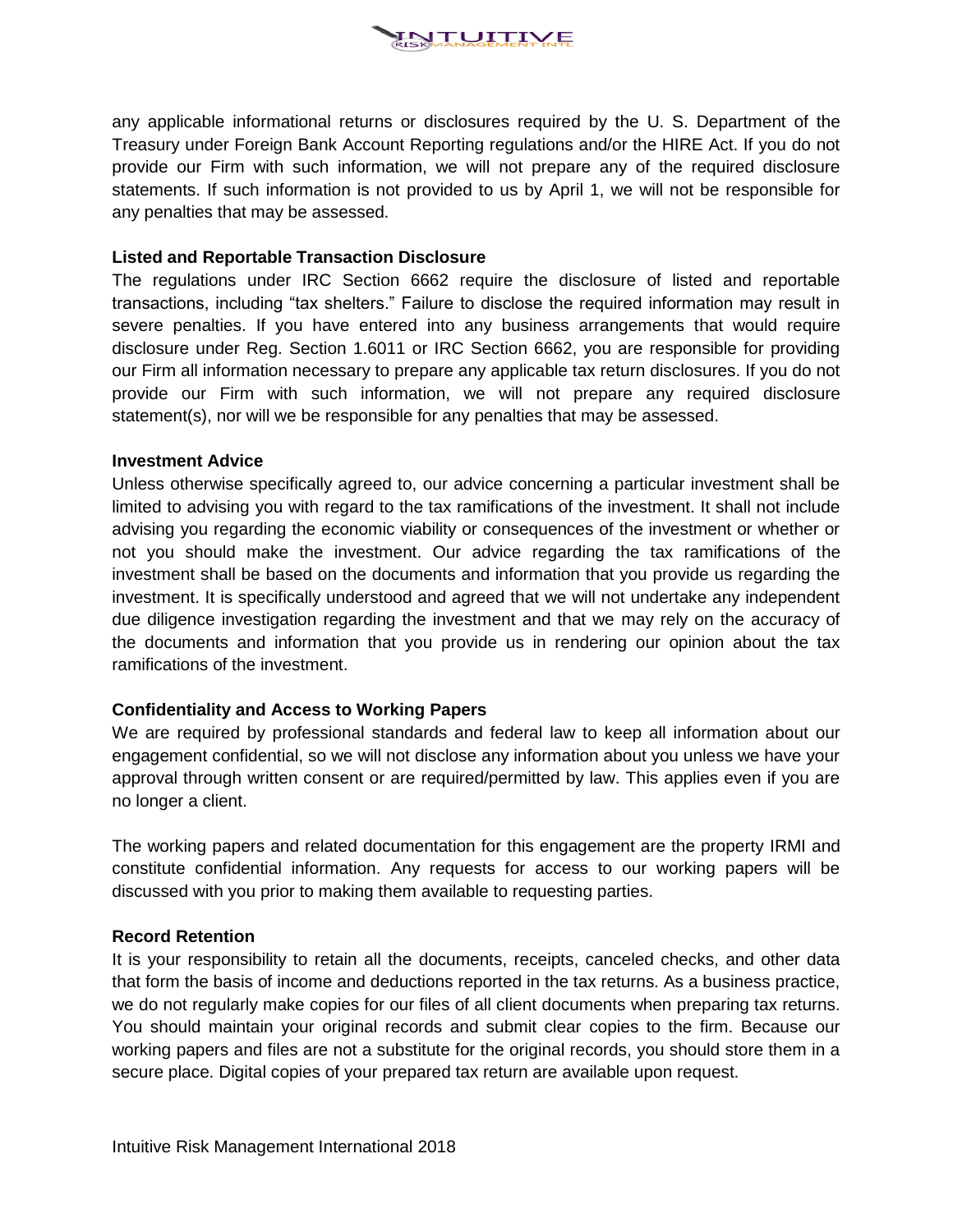

We are committed to the safekeeping of your confidential information, and we maintain physical, electronic, and procedural safeguards to protect your information. In general, it is our Firm's policy to keep copies of tax returns, working papers and other records related to this engagement for no more than seven years from the date we issue your tax returns.

### **Electronic Transmittals**

During the course of our engagement, we may need to electronically transmit confidential information to each other, within the Firm, and to other entities engaged by either party. Although email is an efficient way to communicate, it is not a secure means of communications and thus, confidentiality may be compromised. As an alternative, we recommend using our Client Portal ("Portal") to transmit documents. Portal allows you, us, and other involved entities to upload and download documents in a secure location. You agree to the use of email, Portal, and other electronic methods to transmit and receive information, including confidential information between the Firm, you, and other third party providers utilized by either party in connection with the engagement.

# **Third-Party Service Provider**

In the normal course of business, we may on occasion use the services of an independent contractor or a temporary or loaned employee, all of whom may be considered a third-party service provider. On these occasions, we remain responsible for the adequate oversight of all services performed by the third-party service provider and for ensuring that all services are performed with professional competence and due professional care. We will adequately plan and supervise the services provided by the third-party service provider; obtain sufficient relevant data to support the work product; and review compliance with technical standards applicable to the professional services rendered. We will enter into a contractual agreement with the thirdparty service provider to maintain the confidentiality of information and be reasonably assured that the third-party service provider has appropriate procedures in place to prevent the unauthorized release of confidential information to others.

In the event we intend to utilize third parties who will provide services that involve substantive determination or advice affecting your tax liability, we will request your prior approval through a separate written consent.

We may also use third party technology vendors in serving your account. If we share confidential information about you with these third parties, we remain committed to maintaining the confidentiality and security of your information.

# **Enrolled Agent (EA) - Client Privilege**

Federal law and state law, where applicable, have extended the attorney-client privilege to some, but not all, communications between a client and the client's Tax Agent. The privilege applies only to non-criminal tax matters that are before the Internal Revenue Service or brought by or against the U.S. Government in a federal court. The communications must be made in connection with tax advice. Communications solely concerning the preparation of a tax return will not be privileged.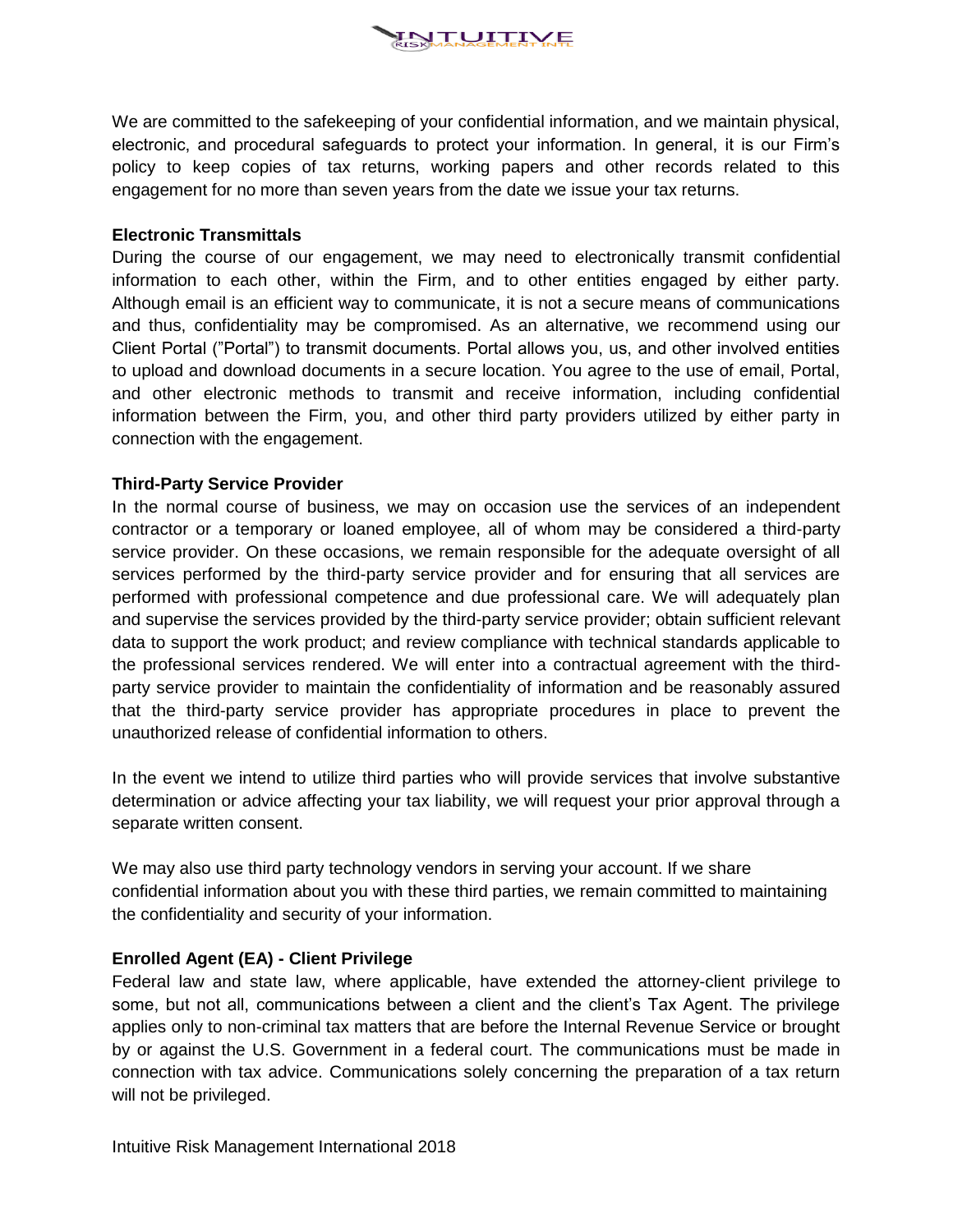

Taking advantage of privilege requires specific and deliberate actions on our part, including the creation of separate engagement letters, billing records, and files with restricted access. As a general business practice, we will not incur the significant additional costs to execute these actions to preserve privilege for communications that would otherwise qualify, unless you specifically request us to do so.

When we are requested to take actions to preserve privilege for communications with you, such confidentiality privilege can be inadvertently waived if you, or your representative, discuss the contents of our communications with a third party, such as a lending institution, a friend, or a business associate. We recommend that you contact your legal counsel before releasing any privileged information to a third party.

If we are asked to disclose any privileged communication, unless we are required to disclose the communication by law, we will not provide such disclosure until you have had the opportunity to argue that the communication is privileged. You agree to pay any and all reasonable expenses that we incur, including legal fees, that are a result of our attempts to protect any communication as privileged.

#### **Subpoenas**

In the event we are requested or authorized by you or required by governmental regulation, subpoena, or other legal process to produce our working papers or our personnel as witnesses with respect to our engagement with you, you will, so long as we are not a party to the proceeding in which the information is sought, reimburse us at standard billing rates for our professional time and expense, as well as the fees and expenses of our counsel, incurred in responding to such a request.

#### **Dispute Resolution Procedures**

If any dispute, controversy, or claim arises in connection with the performance or breach of this agreement, either party may, on written notice to the other party, request that the matter be mediated. Such mediation would be conducted by a mediator acceptable to both parties. Both parties would exert their best efforts to discuss with each other in good faith their respective positions in an attempt to finally resolve such dispute, controversy, or claim.

#### **Waiver of Trial by Jury**

In the event the parties are unable to successfully mediate any dispute, controversy or claim, the parties agree to WAIVE TRIAL BY JURY and agree that the court will hear any matter without a jury.

#### **Terms and Conditions Supporting Fee**

You agree to pay all service fees upfront prior to start of work. Our fees are not based on you receiving a refund. Our fees are for any work put for the review, analysis and preparation of your tax return as well as any other services rendered. If you select to use bank products, our services fees will be subtracted from your refund amount. In the event the IRS offsets your